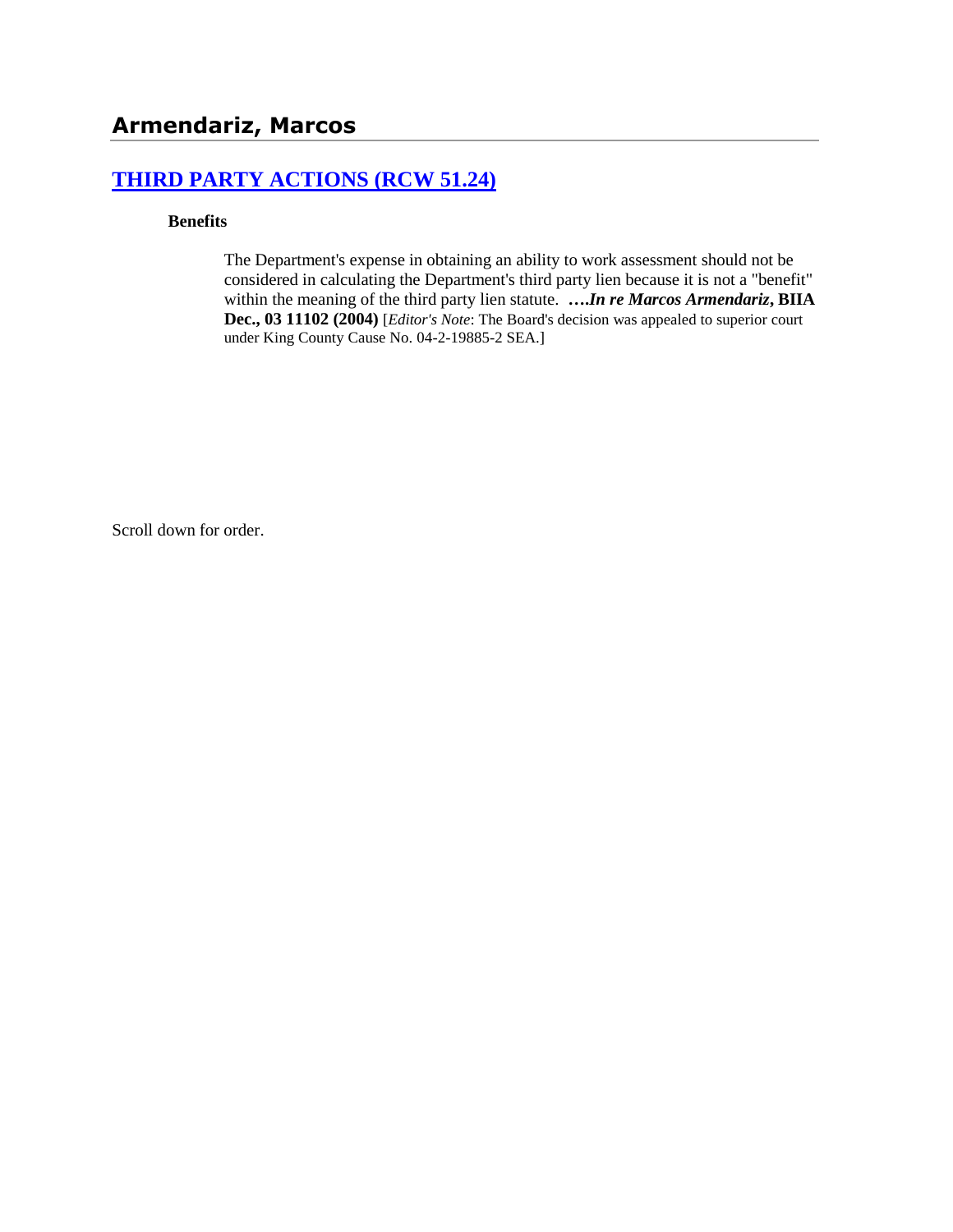## **BEFORE THE BOARD OF INDUSTRIAL INSURANCE APPEALS STATE OF WASHINGTON**

**)**

**IN RE: MARCOS D. ARMENDARIZ ) DOCKET NO. 03 11102**

**CLAIM NO. X-413701 ) DECISION AND ORDER**

APPEARANCES:

Claimant, Marcos D. Armendariz, by Grutz, Scott, Kinney & Fjelstad, per Daniel R. Fjelstad

Employer, SCI Washington Funeral Services, Inc., None

Department of Labor and Industries, by The Office of the Attorney General, per William J. Blitz, Assistant

The claimant, Marcos D. Armendariz, filed an appeal with the Board of Industrial Insurance Appeals on January 28, 2003, from an order of the Department of Labor and Industries dated January 21, 2003. In this order, the Department indicated that the claimant has recovered \$37,650 and required distribution; net share to attorney \$12,879.04; claimant \$7,805.67; Department of Labor and Industries \$16,965.29; Department of Labor and Industries has paid \$25,786.14 in benefits and asserts \$25,786.14 against recovery; demand is made upon the claimant for recovery of \$16,965.29; no benefits or compensation will be paid to or on behalf of the claimant until such time excess recovery of \$1,061.71 has been expended as a result of the condition covered under this claim. The Department order is **REVERSED AND REMANDED**.

# **DECISION**

Pursuant to RCW 51.52.104 and RCW 51.52.106, this matter is before the Board for review and decision on a timely Petition for Review filed by the claimant to a Proposed Decision and Order issued on February 20, 2004, in which the industrial appeals judge affirmed the Department order dated January 21, 2003.

The Board has reviewed the evidentiary rulings in the record of proceedings and finds that no prejudicial error was committed. The rulings are affirmed.

Mr. Armendariz contests the inclusion, in the Department's statutory lien arising out of a third party lawsuit, the approximately \$3,600 it expended to obtain an "ability to work assessment." This assessment resulted in the Department's determination that vocational services were not

1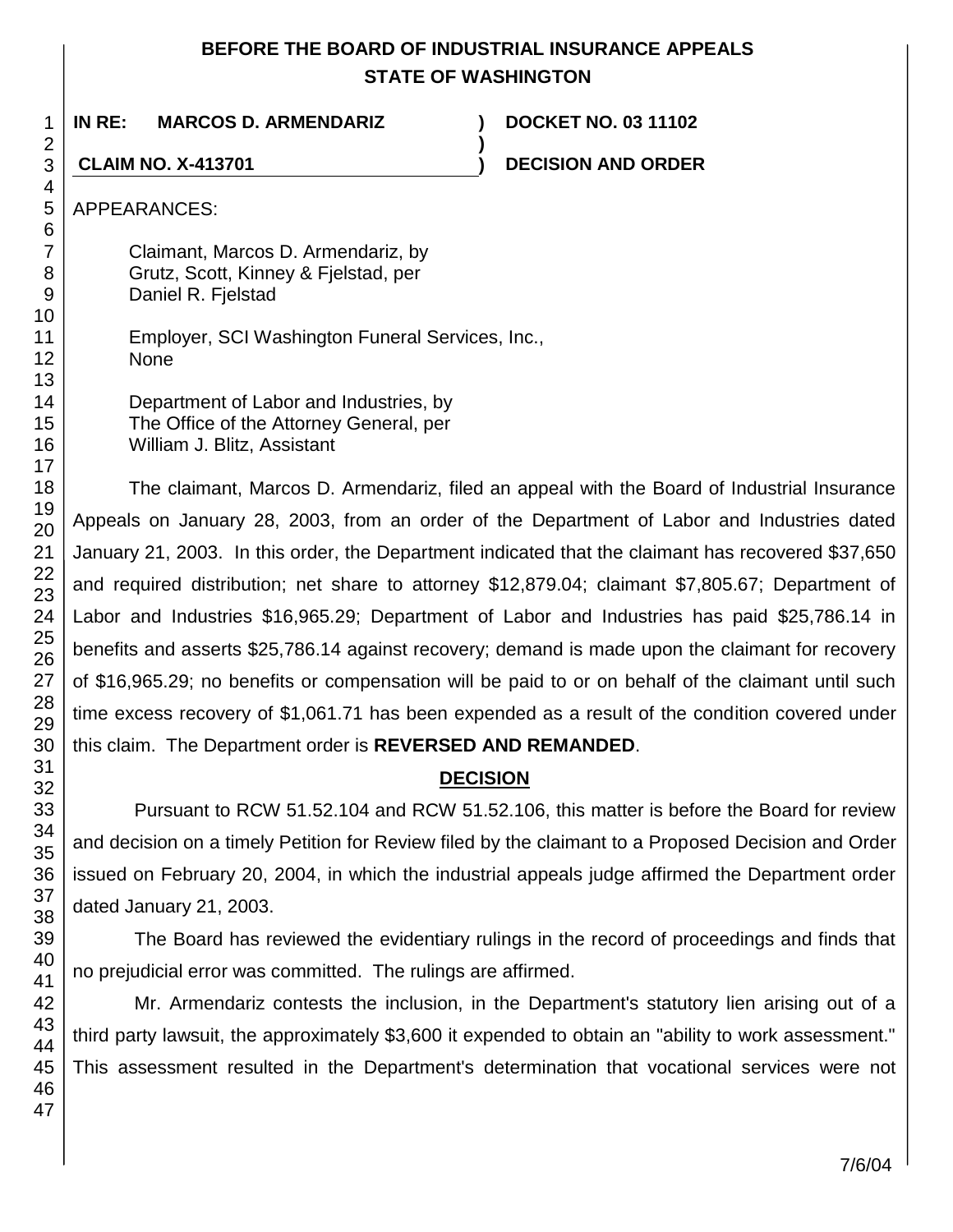required to return Mr. Armendariz to work. We conclude that the holding of *Ziegler v. Department of Labor & Indus.*, 42 Wn. App. 39 (1985) should be extended to prevent the Department from adding this expenditure to its statutory lien because it is done primarily for claims administration purposes and does not constitute any actual service or benefit to the claimant. The Department must exclude the cost of this assessment when calculating its statutory lien.

Mr. Armendariz was a "funeral home technician" at the time of his April 12, 2000 industrial injury. This is heavy work, involving lifting the corpses, which he transported from hospitals and/or morgues to funeral homes or gravesites. He was injured in a motor vehicle accident while in the process of doing this job. Mr. Armendariz received time loss compensation and other benefits. Within three to four months after the injury, the Department assigned a vocational counselor to Mr. Armendariz. The counselor met with him a few times. Mr. Armendariz was told that he must cooperate with the counselor or his time loss compensation and other benefits could be suspended.

Mr. Armendariz cooperated under the belief that retraining would be provided to him. However, the vocational counselor's goals were substantially different. Progress Report No. 2, written less than four months after the industrial injury, described the "action plan" as taking appropriate steps toward claim closure after the receipt of doctors' responses. In part, because the claimant had worked as a telemarketer for one month in the past, the vocational counselor identified the job of "telemarketer" as the employment option. Mr. Armendariz was told about this employment option at the end of the process, but there is no indication that he was consulted about it during the process or approved it. A job analysis was developed and a labor market survey was performed. In the final report, the "ability to work assessment," the vocational counselor recommended that vocational services were not necessary to return Mr. Armendariz to work because he was employable as a telemarketer even though he was not able to work at his job of injury or other employment with his employer of injury.

Stan Owings, a private vocational counselor, and David Erickson, who supervises vocational services consultants for the Department, both testified about the Department's vocational process in effect during the time services were being considered for the claimant. Mr. Erickson divided the process into three phases, each requiring a referral from the claims manager or someone else in authority at the Department and each having specific guidelines for the process to be followed. The initial phase is the ability to work assessment. Retraining cannot occur until such an assessment is done. In this case, the conclusion was that the claimant did not need retraining to return to work so a referral to the next phase, plan development, was not made. The third phase,

2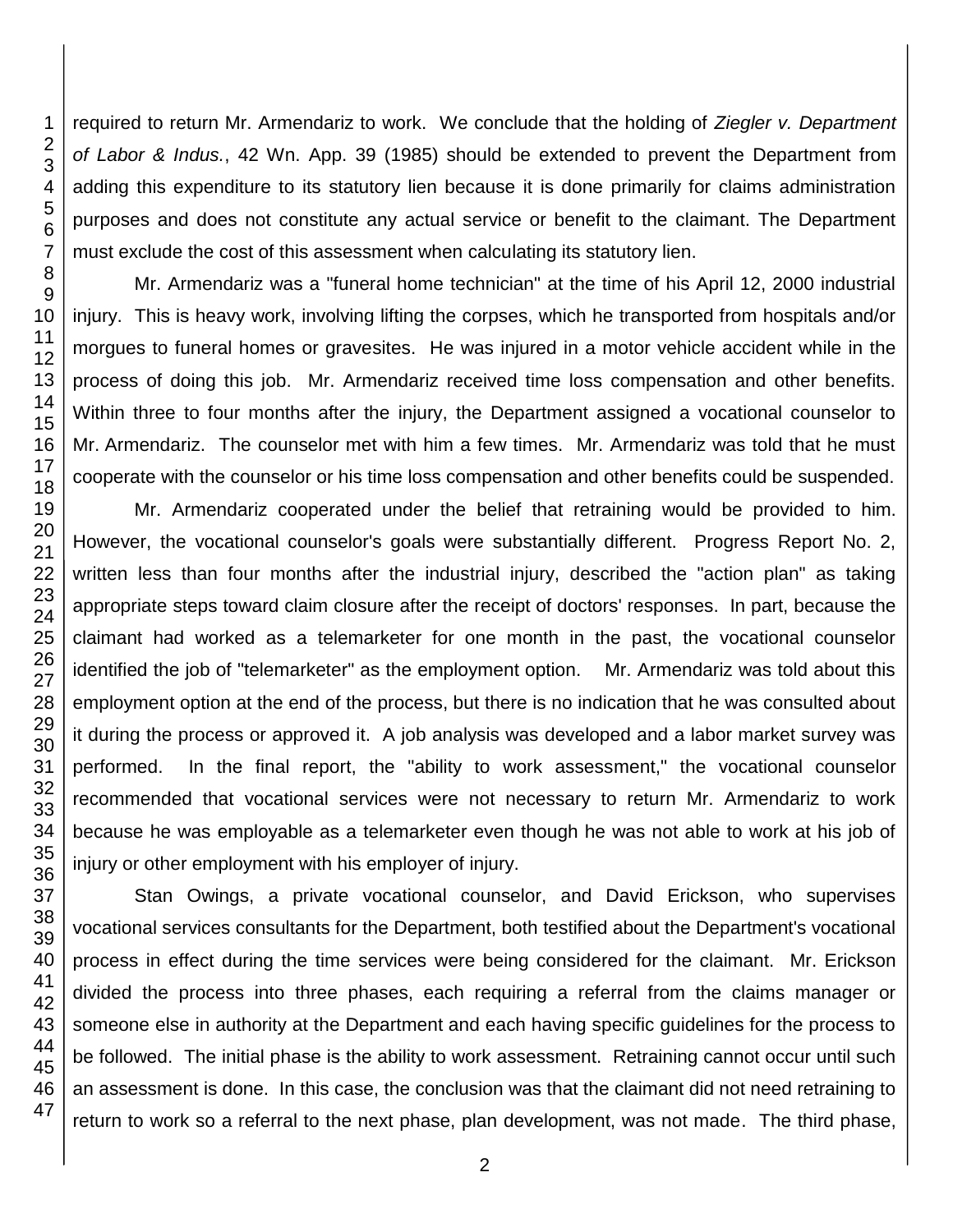plan implementation, could occur only after plan development. The director's discretionary determination was that vocational services were not necessary to return Mr. Armendariz to gainful employment. Mr. Owings agreed with this determination after reviewing the information in the file. RCW 51.24.060 states, in relevant part:

> (1) If the injured worker or beneficiary elects to seek damages from the third person, any recovery made shall be distributed as follows:

(c) The department and/or self-insurer shall be paid the balance of the recovery made, but only to the extent necessary to reimburse the department and/or self-insurer for benefits paid;

(2) The recovery made shall be subject to a lien by the department and/or self-insurer for its share under this section.

The court of appeals, in *Ziegler*, held that the costs of independent medical examinations (IMEs) ordered pursuant to RCW 51.36.070 did not constitute "benefits" within the meaning of RCW 51.24.060 and therefore could not be included in the Department's third party lien. The court stated:

> The parties do not dispute the wide discretion granted the director in ordering examinations under RCW 51.36.070, but the reason for requesting these examinations arguably differs from the purpose of providing the injured worker with proper and necessary medical and surgical services. (Footnote and citations omitted.) RCW 51.36.070 medical examinations are scheduled in order to resolve medical issues and not to provide treatment. **It is a cost that ordinarily would not be incurred by a worker if it were not for the fact the Department has a duty to properly administer the funds***.* (Citations omitted.)

> The Department argues and the trial court agreed the worker did receive some benefit from the ordered medical examinations. However, again, **the principal reason for the examination is to allow the Department to properly administer the program and any benefit to Mr. Ziegler was incidental to that purpose***.* The word benefits as used in RCW 51.24.060 refers to costs incurred for "proper and necessary medical and surgical services" authorized the worker under RCW 51.36.010. (Citation omitted.) The medical examinations do not fit within that description. Moreover, it should be noted RCW 51.36.070 authorizes the director when ordering such examinations to charge the

. . . .

. . . .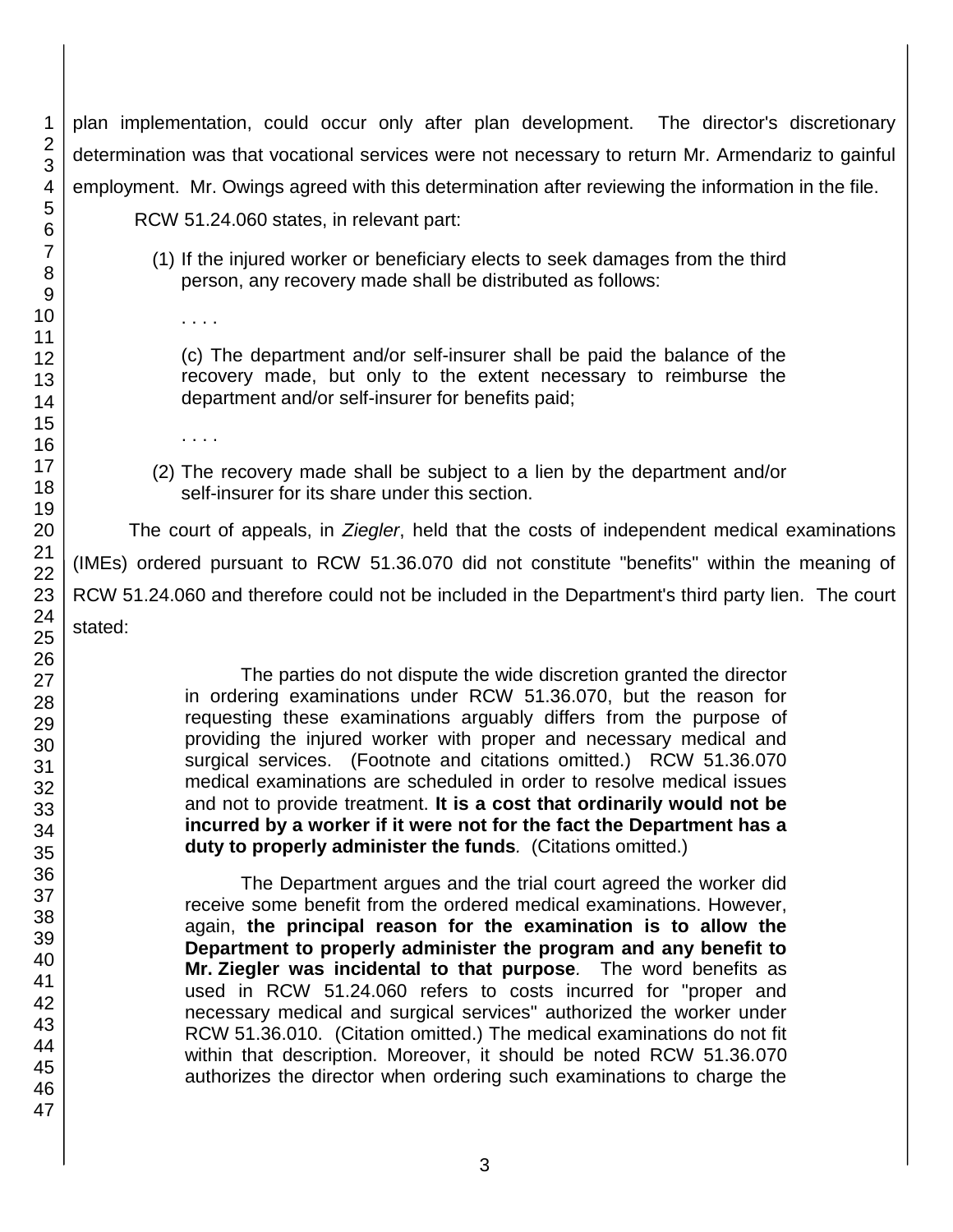cost to a self-insurer or the medical aid fund. We find the costs of the ordered examinations were administrative expenses, not benefits.

*Ziegler*, at 42-43. (Emphasis ours.)

We conclude that the vocational "ability to work assessment" phase of the process promulgated by the Department in its administration of RCW 51.32.095 is analogous to an IME ordered pursuant to RCW 51.36.070. There is no functional distinction between an IME and an ability to work assessment. Both are primarily administrative in purpose and required by the Department to properly administer claims. Each type of "assessment" may result in the provision of further benefits for the worker, but if that happens it occurs only during a later step in the claims administration process. Provision of vocational benefits after an ability to work assessment is not mandated by RCW 51.32.095, which gives discretionary authority to the director.

We conclude that the holding of *Ziegler* should be extended to include that limited portion of the vocational assessment process referred to as the "ability to work assessment." Like the IME, the injured worker is required to undergo an ability to work assessment. The worker has no choice in the counselor selected. The worker is required to cooperate under threat of suspension of benefits. The purpose of the assessment is not to provide retraining, but to resolve vocational issues; *i.e.*, claims administration issues. This purpose was substantially proven by the early action plan adopted by the vocational counselor. Mr. Owings candidly admitted that up to the point the vocational process was discontinued in this case, it was evaluative only. He also testified that Mr. Armendariz did not become more employable as a result of the vocational counselor's efforts.

We believe that it is a stretch to say that the ability to work assessment was a "benefit" to Mr. Armendariz. An injured worker would not normally hire a vocational counselor to perform such an assessment. An injured worker would contact his doctor and/or employer directly about his physical ability to return to work rather than hire someone to make those contacts. As with an IME, the cost of such an evaluation is incurred because of the duty the Department has to properly administer the funds.

We do not believe that *Ziegler* can be distinguished from this case merely because IMEs are authorized under a different statute than vocational services. RCW 51.32.095(1) states:

> One of the primary purposes of this title is to enable the injured worker to become employable at gainful employment. To this end, the department or self-insurers shall utilize the services of individuals and organizations, public or private, whose experience, training, and interests in vocational rehabilitation and retraining qualify them to lend expert assistance to the supervisor of industrial insurance in such programs of vocational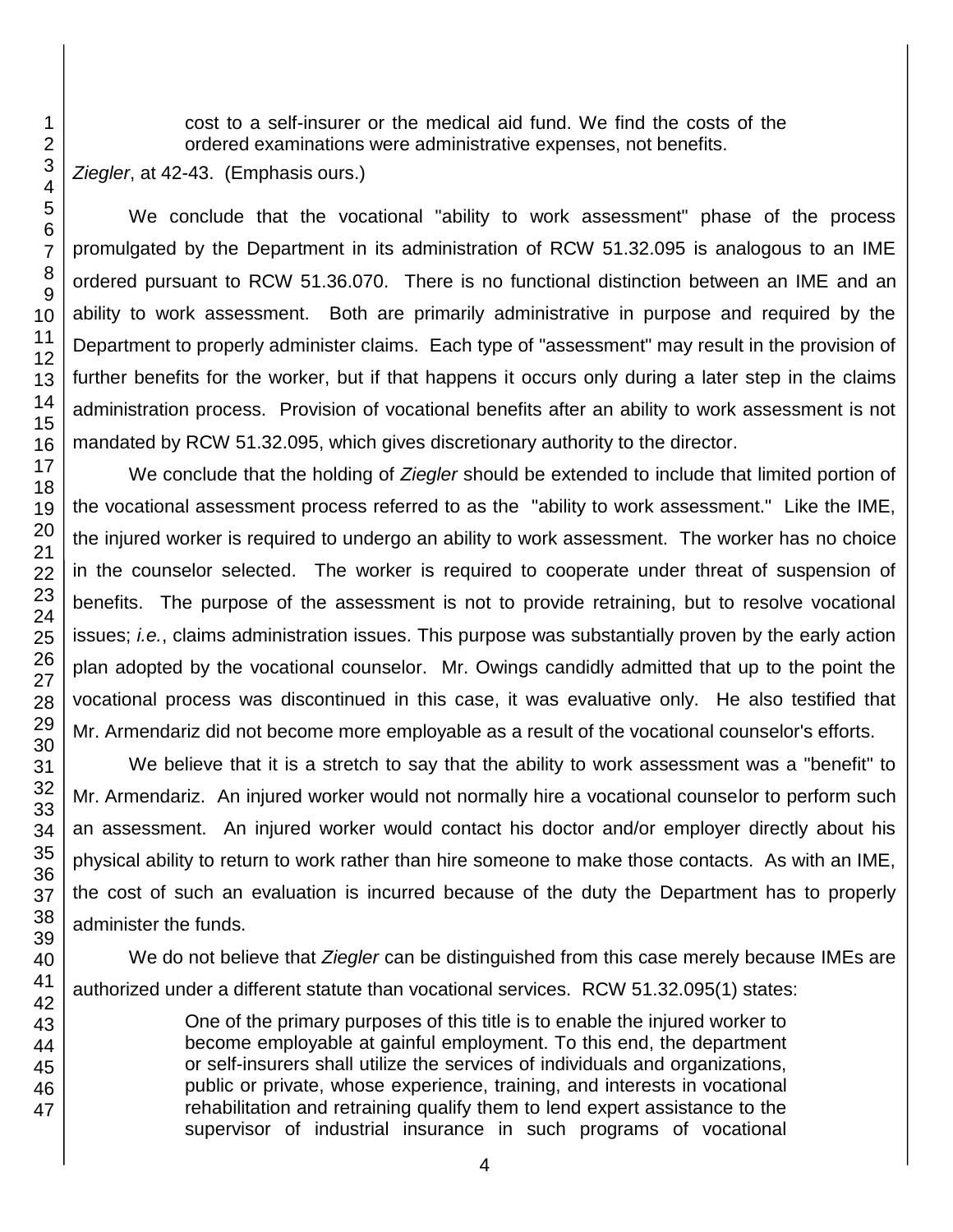rehabilitation as may be reasonable to make the worker employable consistent with his or her physical and mental status. Where, after **evaluation and recommendation** by such individuals or organizations and prior to final evaluation of the worker's permanent disability and in the sole opinion of the supervisor or supervisor's designee, whether or not medical treatment has been concluded, **vocational rehabilitation** is both necessary and likely to enable the injured worker to become employable at gainful employment, the supervisor or supervisor's designee may, in his or her sole discretion, pay or, if the employer is a self-insurer, direct the self-insurer to pay the cost as provided in subsection (3) of this section. (Emphasis ours.)

RCW 51.32.095 clearly sets up a two-part vocational system: an evaluation/recommendation (the ability to work assessment) followed by vocational rehabilitation (plan development and plan implementation) at the director's discretion. RCW 51.32.095(3) lists the types of costs, expenses, and services the Department will provide. We hold that the term "benefits" in RCW 51.24.060(1)(c) includes only the costs, services, and expenses listed in RCW 51.32.095(3) and, specifically not the evaluation and assessment phase of the vocational process (ability to work assessment), as described in RCW 51.32.095(1).

The Department, in its response to the claimant's Petition for Review, argued that other jurisdictions allow recovery of "vocational services" in third party actions. There are extensive differences in subrogation provisions within the third party recovery statutes of the various states. 6 A. *Larson & L. Larson Workers' Compensation Law*, § 116.01, et seq. (2003). As such, arguments based on other states' statutes and court decisions are of very limited value on this topic.

#### **FINDINGS OF FACT**

1. On April 20, 2000, the claimant, Marcos D. Armendariz, filed an application for benefits with the Department of Labor and Industries, in which he alleged he sustained an industrial injury on April 12, 2000. while working in the course of his employment with SCI Washington Funeral Services, Inc.

On May 23, 2000, the Department issued an order wherein the Department allowed the claim and paid time loss compensation benefits from May 13, 2000 through May 19, 2000.

On June 19, 2001, the Department issued an order in which it provided that time loss compensation was ended as paid through May 17, 2001; that the claim was closed effective June 19, 2001, as the medical record shows treatment was no longer necessary and that there was no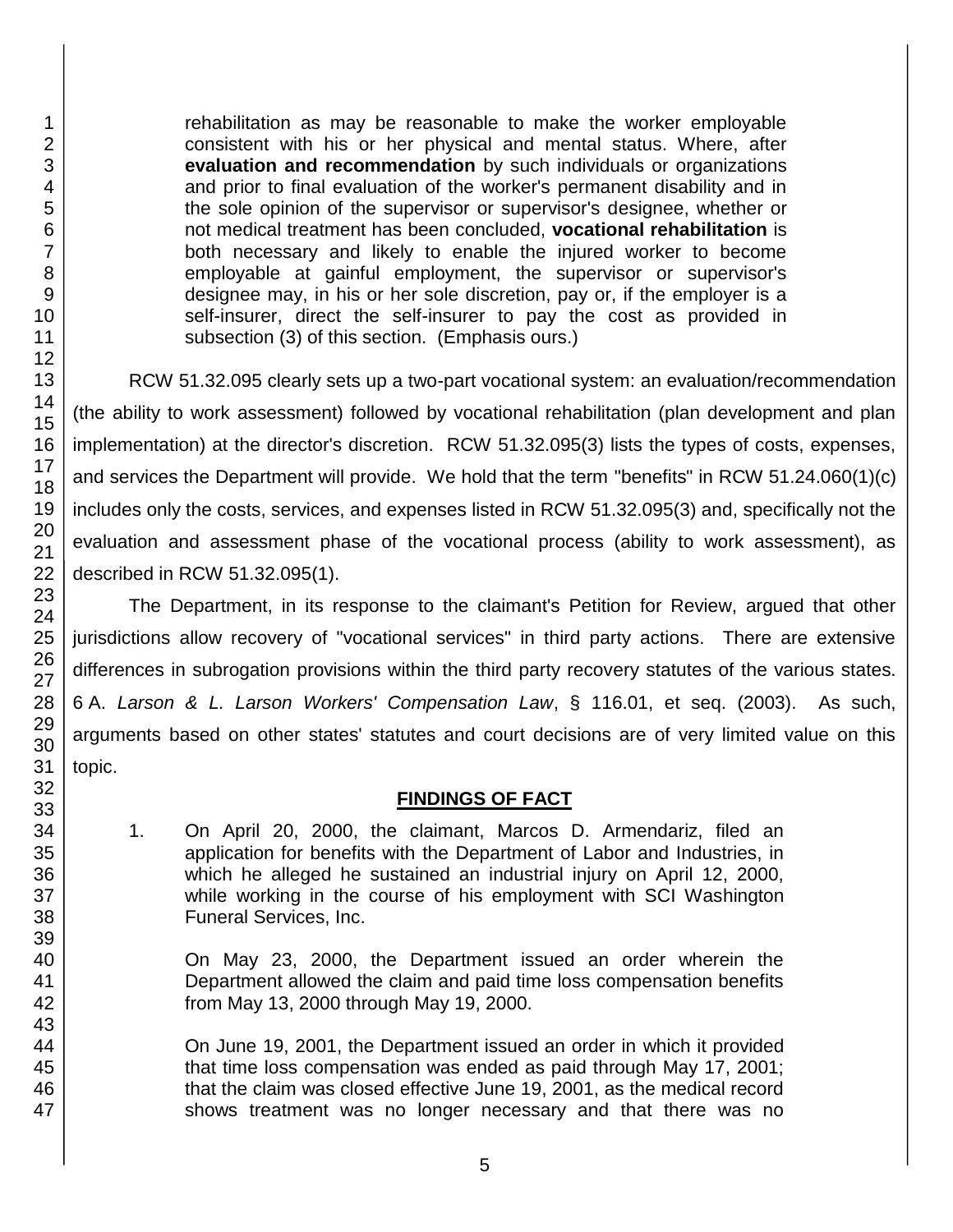permanent partial disability; and that the Department of Labor and Industries cannot pay for medical services or treatment rendered after the date of closure.

On January 21, 2003, the Department of Labor and Industries issued an order in which it provided the following: the Department indicated that the claimant has recovered \$37,650 and required distribution; net share to attorney \$12,879.04; claimant \$7,805.67; Department of Labor and Industries \$16,965.29; Department of Labor and Industries has paid \$25,786.14 in benefits and asserts \$25,786.14 against recovery; demand is made upon the claimant for recovery of \$16,965.29; no benefits or compensation will be paid to or on behalf of the claimant until such time excess recovery of \$1,061.71 has been expended as a result of the condition covered under this claim.

On January 28, 2003, the claimant filed a Notice of Appeal with the Board of Industrial Insurance Appeals from the Department order dated January 21, 2003.

On February 20, 2003, the Board issued an order that granted the appeal, assigned it Docket No. 03 11102, and ordered that further proceedings be held.

- 2. On April 12, 2000, the claimant sustained an industrial injury to his neck and back while working in the course of his employment with Bleitz Funeral Home.
- 3. At the time of the injury, the claimant was driving an automobile for his employer and was rear-ended by a third party in a motor vehicle accident.
- 4. The claimant filed a lawsuit against the third party for the third party's negligence that occurred at the time of the injury on April 12, 2000.
- 5. As part of the claims administration process, the Department of Labor and Industries assigned a vocational rehabilitation counselor for purposes of conducting an ability to work assessment. The claimant had no choice in the counselor selected. The ability to work assessment was a required step before any vocational services could be offered to the claimant.
- 6. The claimant met with his assigned vocational rehabilitation counselor on six to seven separate occasions. The claimant was required to cooperate with the counselor under threat of suspension of benefits. The counselor did not test the claimant as part of the assessment. Based in part on past work history, the vocational counselor chose an occupation for the claimant without his approval and researched the

1